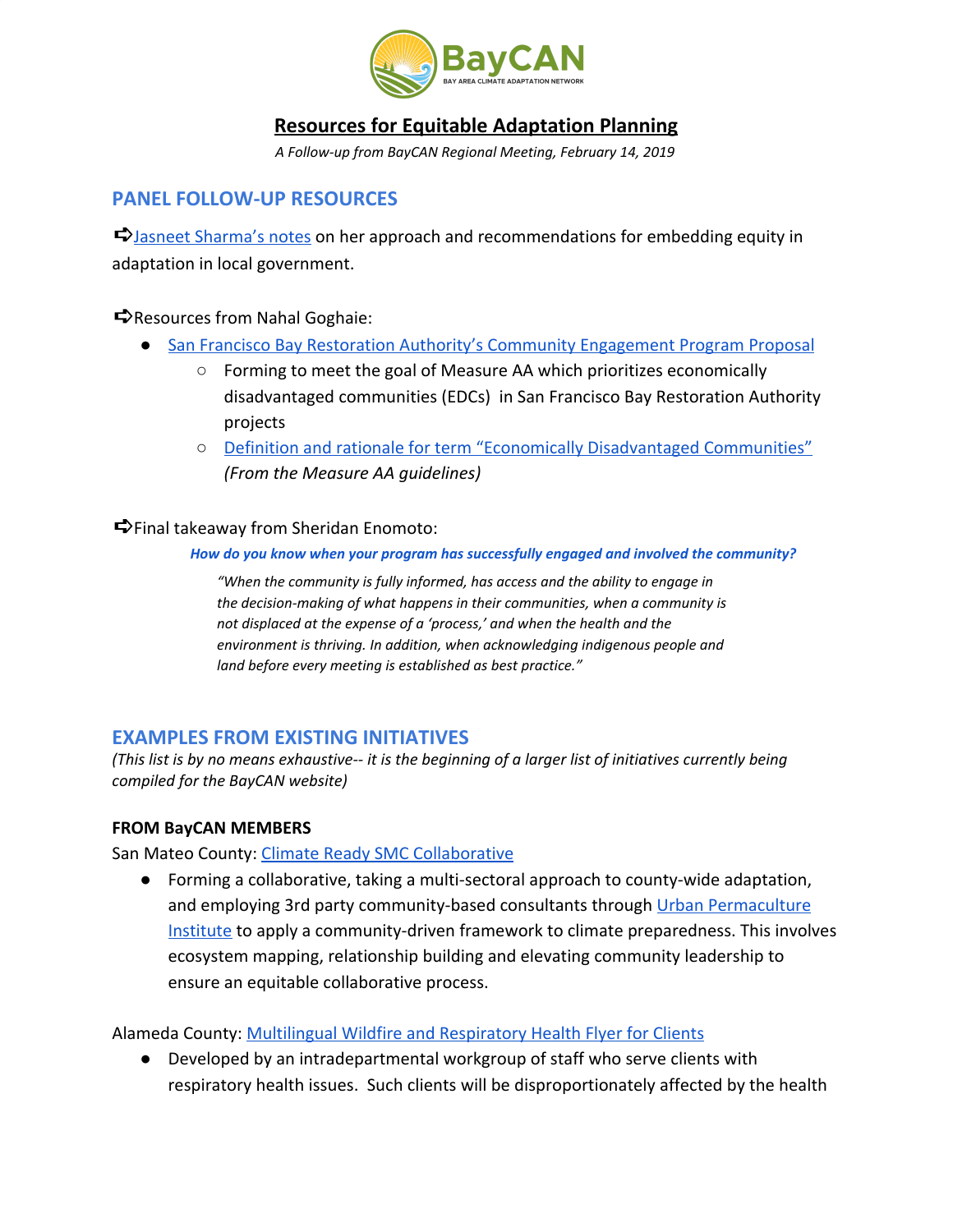risks of wildfire smoke. Staff came together in a workshop on wildfire risk and health equity.

City of Alameda: [Social Vulnerability Assessment](https://docs.wixstatic.com/ugd/700f86_03728722db944912b6cb757106db6996.pdf)

● Draft of Alameda County's Social Vulnerability assessment which is currently in-progress. One of the few existing examples of a Social Vulnerability Assessment underway in the Bay Area.

City of Berkeley

● Hosted a on Equity in Climate Adaptation Planning Workshop funded through USDN grant for City staff and BayCAN members based on [USDN Guide](https://www.usdn.org/uploads/cms/documents/usdn_guide_to_equitable_community-driven_climate_preparedness-_high_res.pdf)

# **SEATTLE AND KING COUNTY**

City of Seattle: [Race and Social Justice Initiative](https://www.seattle.gov/rsji) (RSJI)

● RSJI Race and Equity [Toolkit](https://www.seattle.gov/Documents/Departments/RSJI/RacialEquityToolkit_FINAL_August2012.pdf)

King County: [Equity and Social Justice Office](https://www.kingcounty.gov/elected/executive/equity-social-justice.aspx)

- Embedding climate justice into the county office's [Strategic Plan](https://aqua.kingcounty.gov/dnrp/library/dnrp-directors-office/equity-social-justice/201609-ESJ-SP-FULL.pdf)
	- Plan was developed through a diverse and inclusive community engagement process including more than 600 county employees and 100 local organizations. The Plan sets a pro-equity agenda for expanding access and addressing determinants of equity. For section on Environment and Climate see pg. 26
	- $\circ$  Great example of how to incorporate EJ and equity into a strategic plan for SB 1000 compliance

# **RESOURCES, GUIDES AND TOOLKITS**

## **COMMUNITY BASED ADAPTATION PLANNING**

[Equitable Community Driven Climate Preparedness Planning](https://www.usdn.org/uploads/cms/documents/usdn_guide_to_equitable_community-driven_climate_preparedness-_high_res.pdf)

Step-by-step guide produced by Urban Sustainability Directors Network (USDN) for designing and implementing a community-driven, equitable climate preparedness planning process. Throughout the document, examples from cities are presented to showcase real-world applications.

# [Addressing Social Vulnerability and Equity in Climate Change Adaptation Planning in the San](http://www.adaptingtorisingtides.org/wp-content/uploads/2015/04/ART_Equity_WhitePaper.pdf) [Francisco Bay Area](http://www.adaptingtorisingtides.org/wp-content/uploads/2015/04/ART_Equity_WhitePaper.pdf)

Adapting to Rising Tides Bay Area / Bay Conservation and Development Commission report describes a social vulnerability assessment completed for the study area and the results; presents case studies which integrate equity into adaptation planning; and provides decision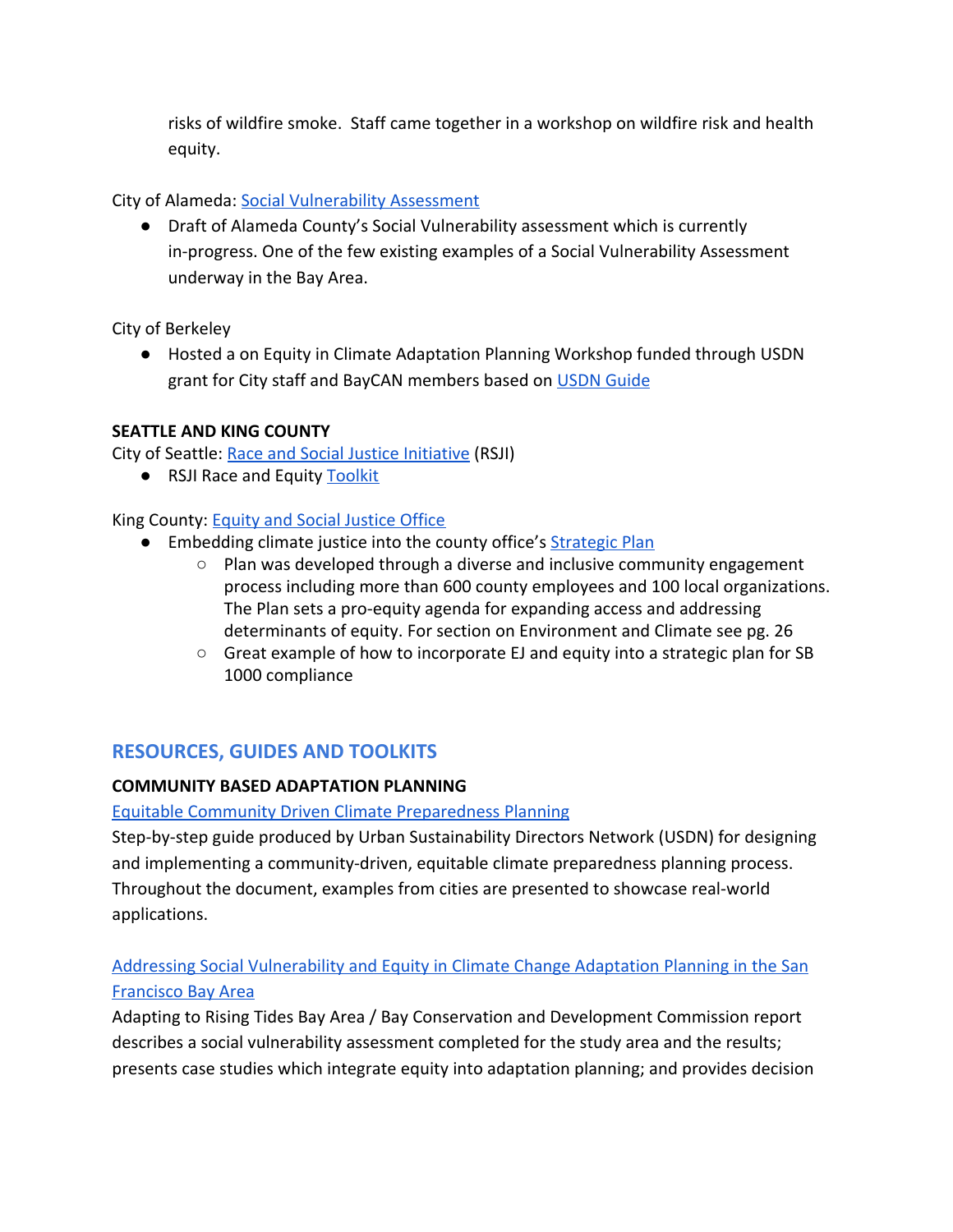support tools and recommendations to inform social equity and coastal planning for the Bay Area.

## [Community Driven Climate Resilience Planning](https://movementstrategy.org/b/wp-content/uploads/2017/05/WEB-CD-CRP_Updated-5.11.17.pdf) [Framework](https://movementstrategy.org/b/wp-content/uploads/2017/05/WEB-CD-CRP_Updated-5.11.17.pdf)

National Association of Climate Resilience Planners framework outlines the principles and practices of community driven climate resilience planning, providing resources and laying out the steps local governments can take to begin this process.

## [Community Based Climate Adaptation Planning Case Study](https://www.energy.ca.gov/2012publications/CEC-500-2012-038/CEC-500-2012-038.pdf)

Case study meant to serve as a tool for both city planners and community members outlining the development of a comprehensive and equitable climate adaptation plan effort. Analyzes climate impacts and social vulnerabilities in Oakland and outlines adaptation strategies that can be implemented at the local level as well as trends and best practices in equitable climate adaptation planning.

## [Community Engagement to Ownership Spectrum](https://www.usdn.org/uploads/cms/documents/community_engagement_to_ownership_-_tools_and_case_studies_final.pdf)

Use this tool to examine your own community engagement initiatives in order to assess its impact. A framework designed to facilitate community participation in solutions development and decision-making.

## [Mapping Our Future: A Work Plan for Public Engagement and Equity in Climate](http://www.baylocalize.org/files/EquityReportFinal041213v11.pdf)

Report and recommendations from Bay Localize examining Bay Area climate impacts and vulnerability, provides guidance for planners through a regional work plan for community partnership in adaptation planning.

## **WORKING WITH TRIBAL COMMUNITIES / GOVERNMENTS**

## [Tribal Climate Change Online Guide](https://tribalclimateguide.uoregon.edu/adaptation-plans)

Tribes throughout the United States are developing and implementing tribal climate change adaptation plans and climate vulnerability assessments. Search this list for examples of tribal climate change adaptation plans, as well as other plans and planning resources that may be useful reference guides.

#### [Guidelines for Considering Traditional Knowledges \(TKs\) in Climate Change Initiatives](https://climatetkw.wordpress.com/guidelines/)

Guidelines are intended to examine the significance of traditional indigenous knowledge in relation to climate change, provide provisional guidance to those engaging in efforts that encompass TKs and increase mutually beneficial and ethical interactions between tribes and non-tribal partners

## **RACIAL EQUITY TOOLS**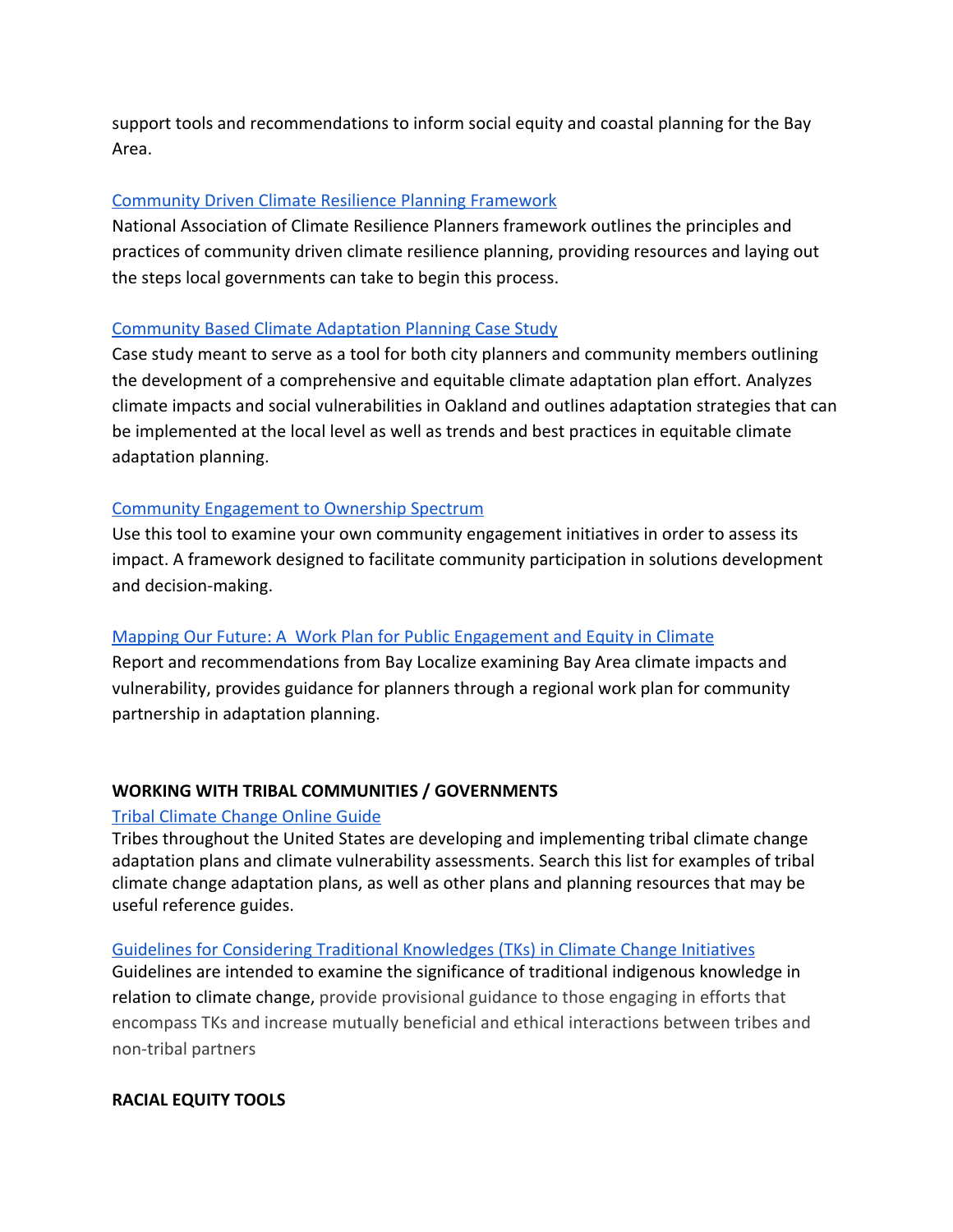#### [The Government Alliance on Race and Equity toolkit.](https://www.racialequityalliance.org/wp-content/uploads/2015/10/GARE-Racial_Equity_Toolkit.pdf)

- This tool helps analyze government policies with a racial equity framework.

[Race Forward's Guide t](https://www.raceforward.org/sites/default/files/RacialJusticeImpactAssessment_v5.pdf)o conducting a racial justice impact assessment.

# **REPORTS AND TECHNICAL TOOLS**

#### **STATEWIDE REPORTS**

[Climate Justice Summary Report \(4th Assessment\)](http://www.climateassessment.ca.gov/state/docs/20180827-ClimateJusticeSummary.pdf)

[Advancing Climate Justice in California:](http://www.healthyworldforall.org/en/express-img/17081516-3570-img1.pdf) Guiding Principles and Recommendations for Policy and Funding Decisions (Climate Justice Working Group to Safeguarding CA Report)

#### **MAPS AND ATLASES FOR VISUALIZING EQUITY**

[CalEnviro Screen 2.0](https://oehha.ca.gov/calenviroscreen/report/calenviroscreen-version-20) The purpose of this tool is to help map the burdens that vulnerable communities face.

#### [Equity Atlas 2.0](https://gis.oregonmetro.gov/equityAtlas/)

This mapping GIS tool helps map specific locations of burdens in relationship to economic opportunity, education, healthcare, healthy environments, housing, transportation, ect…

#### [Justice Map](http://www.justicemap.org/index.php?gsLayer=indian&gfLon=-101.60518545&gfLat=33.44897798&giZoom=5&gsGeo=county&giAdvanced=1&)

This mapping tool uses GIS parcel data to visualize levels of income and race. There is a basic and advance module for this tool.

#### [Healthy Places Index](https://map.healthyplacesindex.org/)

Similar to CalEnviroScreen, but includes more holistic metrics for gauging the degree of "healthiness" for a particular area. Considerations include education, economics, public health, access to healthcare, and access to transportation.

## **POLICY AND LEGILATION**

*(mentioned at February 14th BayCAN meeting)*

#### [SB1000](https://leginfo.legislature.ca.gov/faces/billNavClient.xhtml?bill_id=201520160SB1000)

California's Senate Bill requires an environmental justice element to be adopted or reviewed when a city or county contains a "disadvantaged community" (as defined in the bill). The environmental justice element, or related environmental justice goals, policies, and objectives integrated in other elements, shall do all of the following.

*(A) Identify objectives and policies to reduce the unique or compounded health risks in disadvantaged* communities by means that include, but are not limited to, the reduction of pollution exposure, including the